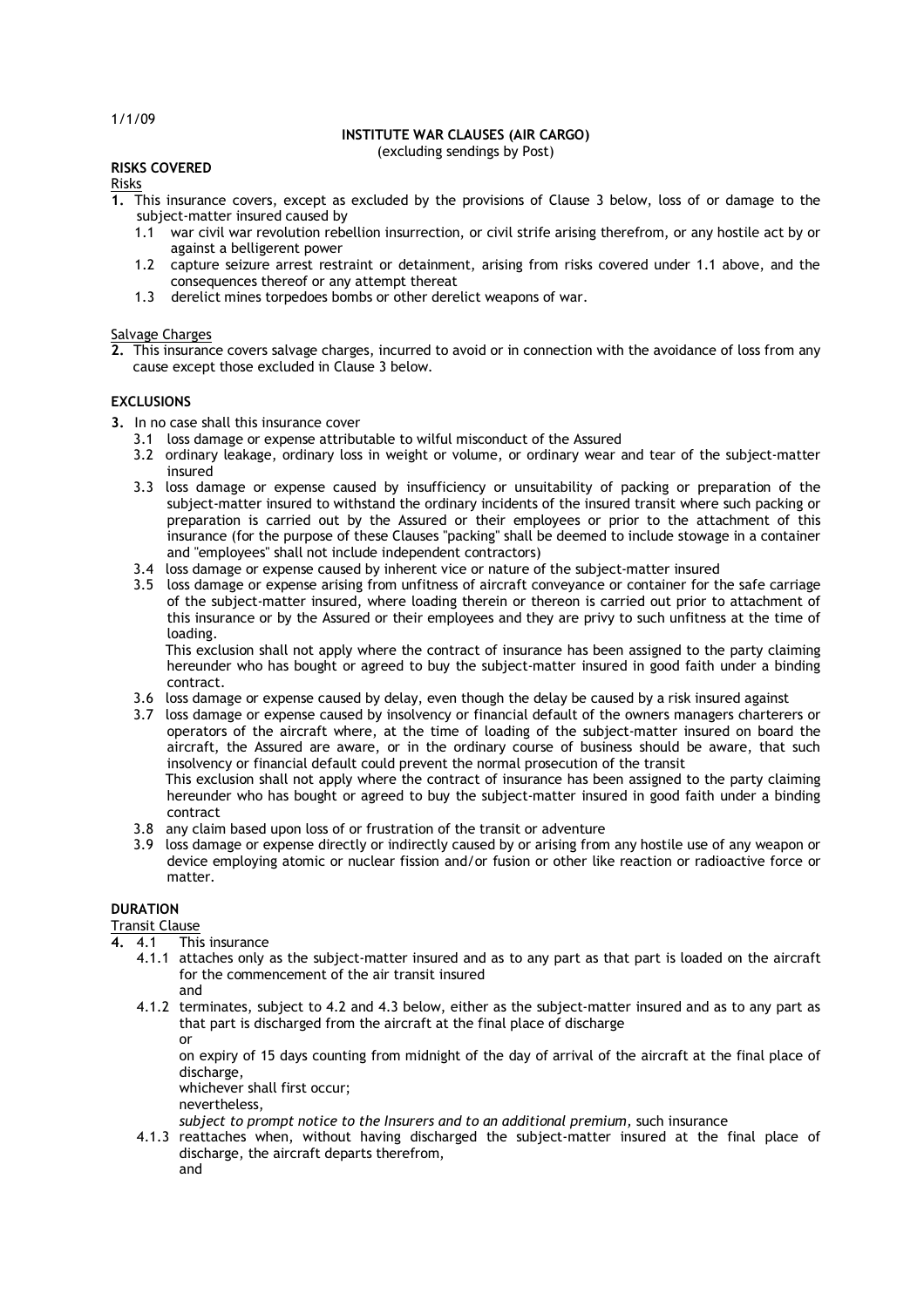4.1.4 terminates, subject to 4.2 and 4.3 below, either as the subject-matter insured and as to any part as that part is thereafter discharged from the aircraft at the final (or substituted) place of discharge, or

on expiry of 15 days counting from midnight of the day of re-arrival of the aircraft at the final place of discharge or arrival of the aircraft at a substituted place of discharge, whichever shall first occur.

- 4.2 If during the insured transit the aircraft arrives at an intermediate place to discharge the subjectmatter insured for on-carriage by aircraft or oversea vessel, then, subject to 4.3 below and to an additional premium if required, this insurance continues until the expiry of 15 days counting from midnight of the day of arrival of the aircraft at such place, but thereafter reattaches as the subject-matter insured and as to any part as that part is loaded on an on-carrying aircraft or oversea vessel. During the period of 15 days the insurance remains in force after discharge only whilst the subject-matter insured and as to any part as that part is at such intermediate place. If the subject-matter insured is on-carried within the said period of 15 days or if the insurance reattaches as provided in this Clause 4.2
	- 4.2.1 where the on-carriage is by aircraft this insurance continues subject to the terms of these Clauses, or
	- 4.2.2 where the on-carriage is by oversea vessel, the current Institute War Clauses (Cargo) shall be deemed to form part of the contract of insurance and shall apply to the on-carriage by sea.
- 4.3 If the air transit in the contract of carriage is terminated at a place other than the destination agreed therein, that place shall be deemed to be the final place of discharge and this insurance terminates in accordance with 4.1.2. If the subject-matter insured is subsequently consigned to the original or any other destination, then, *provided notice is given to the Insurers before the commencement of such further transit and subject to an additional premium,* this insurance reattaches<br>4 3 1 in
	- 4.3.1 in the case of the subject-matter insured having been discharged, as the subject-matter insured and as to any part as that part is loaded on the on-carrying aircraft for the transit;
	- 4.3.2 in the case of the subject-matter insured not having been discharged, when the aircraft departs from such deemed final place of discharge;
	- thereafter this insurance terminates in accordance with 4.1.4.
- 4.4 *Subject to prompt notice to Insurers, and to an additional premium if required,* this insurance shall remain in force within the provisions of these Clauses during any deviation, or any variation of the adventure arising from the exercise of a liberty granted to the air carriers under the contract of carriage.
- (For the purpose of Clause 4

"oversea vessel" shall be deemed to mean a vessel carrying the subject-matter from one port or place to another where such voyage involves a sea passage by that vessel)

Change of Transit

- **5.** 5.1 Where, after attachment of this insurance, the destination is changed by the Assured, *this must be notified promptly to Insurers for rates and terms to be agreed. Should a loss occur prior to such agreement being obtained cover may be provided but only if cover would have been available at a reasonable commercial market rate on reasonable market terms*.
	- 5.2 Where the subject-matter insured commences the transit contemplated by this insurance (in accordance with Clause 4.1), but, without the knowledge of the Assured or their employees the aircraft leaves for another destination, this insurance will nevertheless be deemed to have attached at commencement of such transit.
- **6. Anything contained in this contract which is inconsistent with Clauses 3.8, 3.9 or 4 shall, to the extent of such inconsistency, be null and void.**

# **CLAIMS**

Insurable Interest<br>7. 7.1 In orde

- **7.** 7.1 In order to recover under this insurance the Assured must have an insurable interest in the subjectmatter insured at the time of the loss.
	- 7.2 Subject to Clause 7.1 above, the Assured shall be entitled to recover for insured loss occurring during the period covered by this insurance, notwithstanding that the loss occurred before the contract of insurance was concluded, unless the Assured were aware of the loss and the Insurers were not.

# Increased Value<br>8. 8.1 If any

**8.** 8.1 If any Increased Value insurance is effected by the Assured on the subject-matter insured under this insurance the agreed value of the subject-matter insured shall be deemed to be increased to the total amount insured under this insurance and all Increased Value insurances covering the loss, and